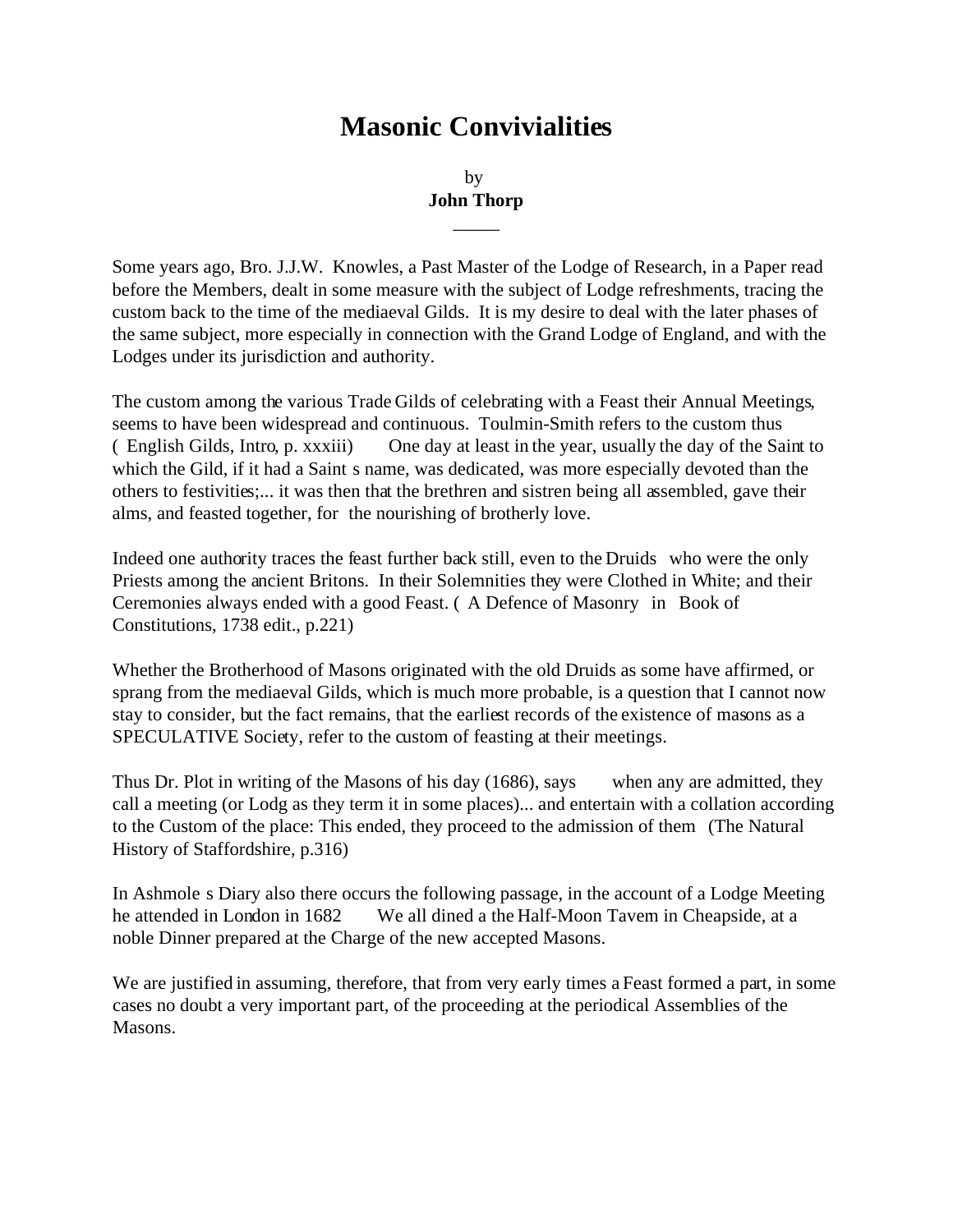Of what refreshments consisted in these early times, we have now very little means of judging. The fare varied probably, according to the position and wealth of the members, from the noble dinner of Ashmole, to the humble bread and cheese supper, followed in one case by post wine and rum-punch, and in the other by ale, brandy, and pipes.

It is quite probable that the custom originally arose in a veritable necessity, for doubtless many members of the early Lodges came considerable distances, on horse-back or on foot, to attend the meetings, and it was an absolute necessity that they should be provided with some refreshment on their arrival and before setting out on their return journey. The Junior Warden s call-off then was of practical value and significance, and not as in later times very frequently a mere symbolic allusion.

In Plot s time the Brethren seem to have partaken of their refreshment before they entered upon their work, and not as in our day after the work was over, and curiously enough, this practice was continued in the early days of the Grand Lodge of England. Thus we read:

 Assembly and Feast at the said Place 24 June 1718. Brother Sayer having gather d the Votes, after Dinner proclaim d aloud our Brother George Payne Esq., Grand Master of Masons. And again Assembly and Feast at Stationers-Hall, 24 June 1721... After Grace said, they sat down in antient Manner of Masons to a very elegant Feast, and dined with Joy and Gladness. After Dinner and Grace said, the Grand Master, Deputy Grand Master and other officers were invested, an Oration was delivered, and the Grand Master when all business was finished, ordered the Warden to close the Lodge in good time.

Indeed the following, which is included in the Charges of a Freemason, in the first (1823) Book of Constitutions, is a clear indication that the practice of partaking of a common meal was firmly established thus early in the eighteenth century:-- You may enjoy yourselves with innocent Mirth, treating one another according to Ability, but avoiding all Excess, or forcing any Brother to eat or drink beyond his Inclination, or hindering him from going when his Occasions call him.

The custom of eating and drinking in connection with Masonic Meetings seems to have continued without intermission, and the Annual Feast has remained a permanent feature of Grand Lodge proceedings, right down to the present time. Much money was occasionally devoted to the preparation of the Feast, for we read of a very elegant Feast, an elegant and sumptuous Feast, and on one occasion of a Grand Feast indeed. Sometimes, however, the Brethren seem to have feasted too sumptuously, for on November  $25<sup>th</sup>$ , 1723, it was resolved, that special care be taken to prevent Disturbance and preserve Harmony on Feast-Days. In more recent times, the arrangements for the Grand Lodge Feast, have been carried out more or less satisfactorily, by a Board of Grand Stewards, annually appointed by the Grand Master, on the recommendation of the Red Apron Lodges.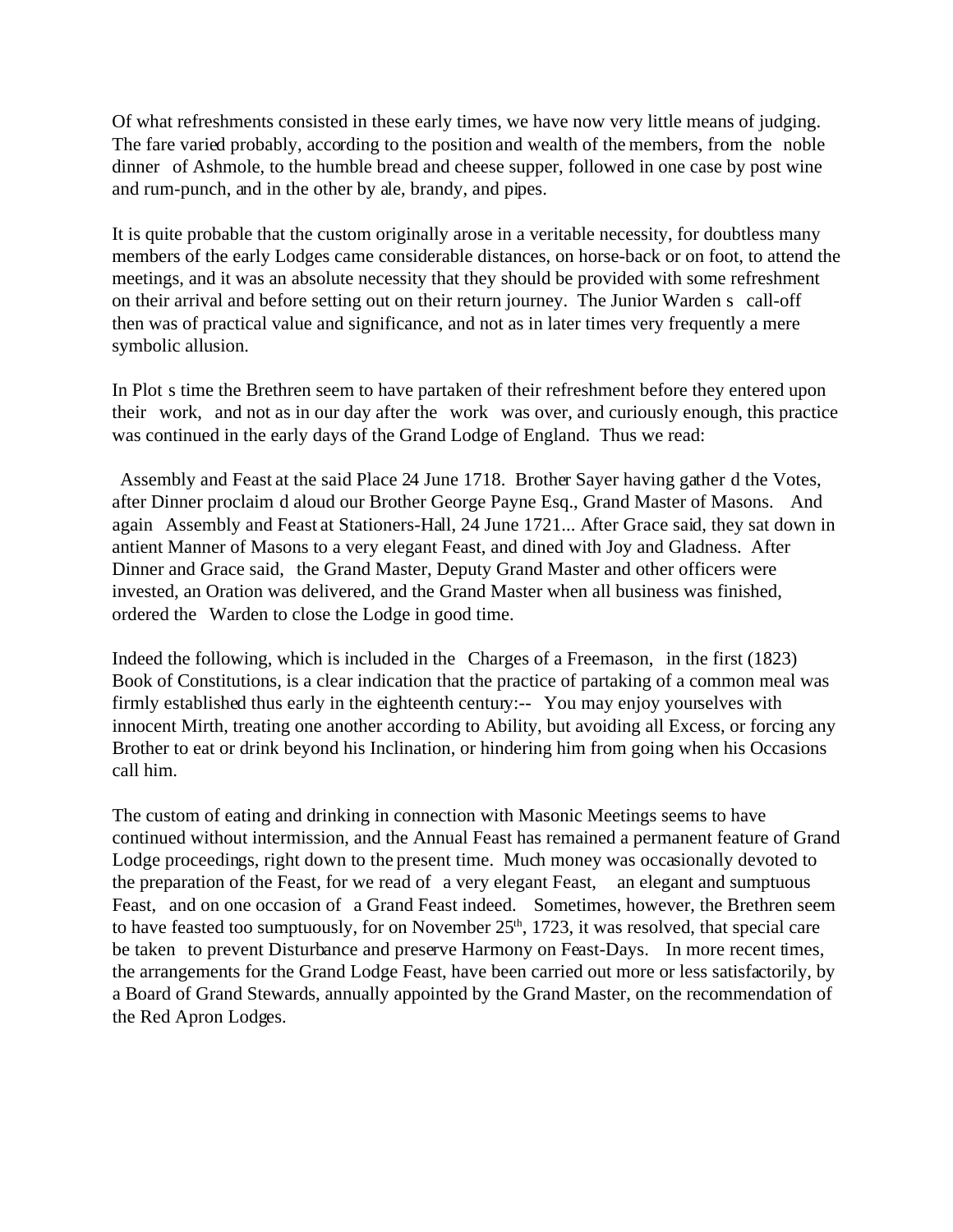This being the custom with the Grand Lodge of England, what more natural tan that the Daughter Lodges, in their turn, should provide entertainment for their members? The history of every old Lodge testifies to the universality of the practice. Indeed in some cases eating, drinking, and even smoking were indulged in during the work of the Lodge. Long tables were set out in the Lodge-rooms, at which the Brethren seated themselves, and after the edibles had been consumed, toast, sentiment, and song alternated with masonic work.

It is then very clear, that from earliest times the Masonic Fraternity has been a Social Brotherhood . Much of the time spent in association has been occupied in cultivating the social virtues, in forming and cementing friendships, and in promoting good fellowship, all very laudable objects. The very fact that most of the early Lodges indeed many at the present time - met or now meet at Taverns, Hotels, and Inns, afforded every opportunity to the Brethren for this form of enjoyment, or even offered inducements thereto. From the history and bye-laws of many old Lodges it is easy to see, how large a place the pleasures of the table occupied in the Freemasonry of the past, and how much of the contributions of the Brethren towards the funds of the Lodge, was spent in refreshment for the good of the house. It was no uncommon thing for ninepence out of every shilling paid int the box to be so spent, and while some Lodges were without doubt ruined by the prevailing custom, others were certainly prevented from becoming extinct, by the Meetings being used by the members as a convenient excuse for indulgence.

Into the origin of the old and wide-spread custom of drinking toasts I cannot now enter, nor have I time to deal with the special subject of Masonic toasts, although I hope to take this up at a later date. There is little doubt, however, that the practice of drinking toasts after every :Lodge Meeting led among the Masons, as among other portions of society, to the excessive drinking which was unfortunately almost universal up to fifty years ago.

As early as 1719, Dr. Desaguliers, the Grand Master, immediately after his Installation, forthwith reviv d the old regular and peculiar Toasts or Healths of the Free Masons , and it was this practice which was probably responsible for most of the heavy drinking after Lodge Meetings, and the consequent degradation of many Freemasons in the days gone by.

I am not condemning or asking you to discontinue the Lodge supper, the annual banquet and the general practice of proposing and honouring Toasts there is much in these customs which conduces to sociability and good fellowship, and in some Lodges excellent speeches may frequently be heard, when Brethren are proposing or acknowledging the various Toasts; I am simply calling your attention to one phase of old Masonic life, which presents itself very frequently and very forcibly to all those who study the history of old eighteenth century Lodges.

At that time the customs, habits and language of the people, even of the educated classes, were not those of the present day. It was a time when the excesses of the table were freely indulged in; to be in a state of inebriation was not considered an offence against good manners, and the social refinements of our times had not been attained. (Vide History of the Lodge of Probity, p.74). This being the practice in all classes of the community, it is only natural that the Freemasons should follow the universal custom. They were not worse than others in their own station of life, but probably better, and in our criticisms we must ever bear in mind the present altered condition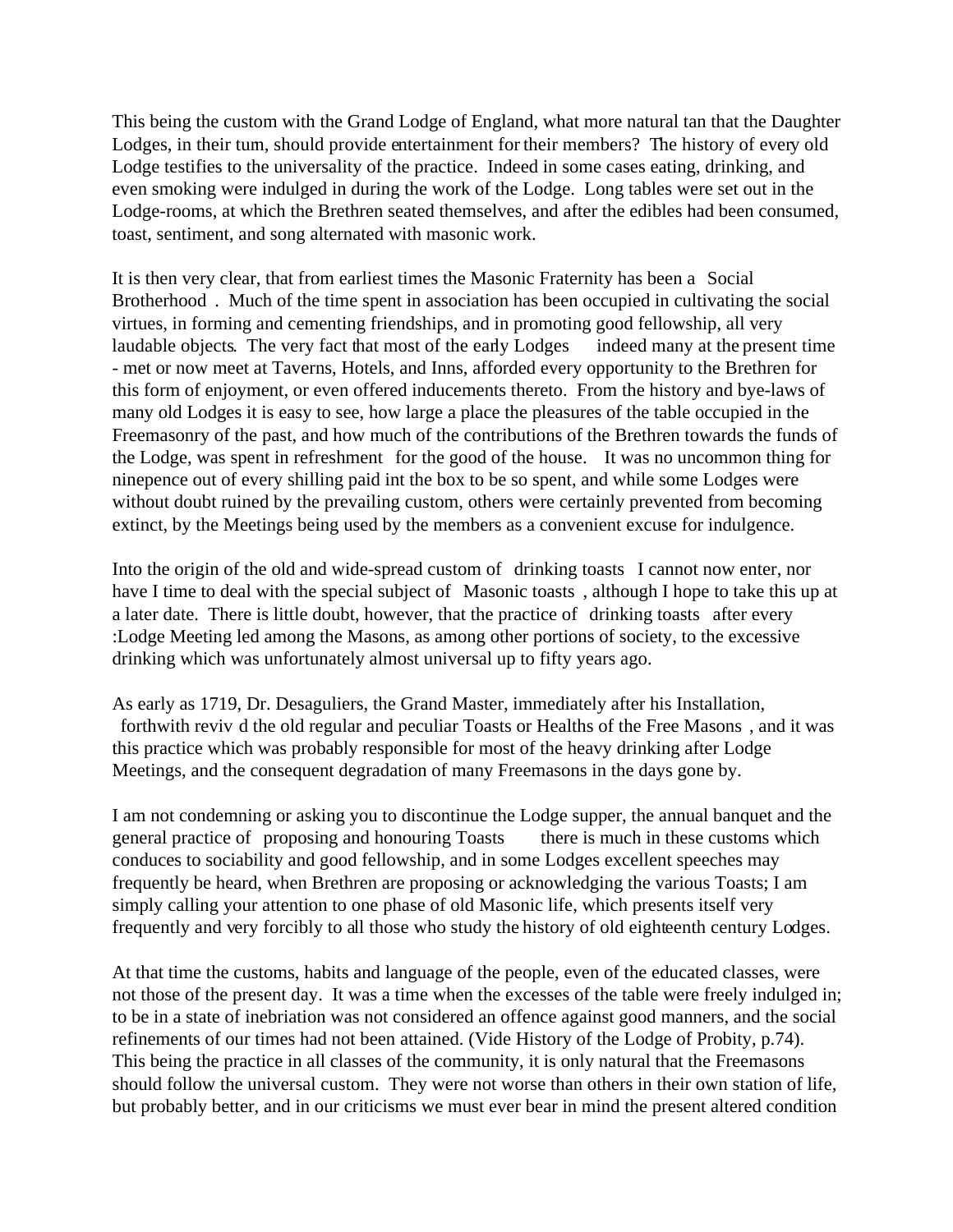of things, and never seek to judge our ancient Brethren by the standard of modern times.

Re-introduced then (in 1719), the drinking of Toasts soon became a prominent feature of Masonic Meetings, so much so, that during the singing of The Master s Song printed in the 1723 Book of Constitutions, and reprinted in the recently issued volume of this Lodge s Transactions, the singer interrupted no less than four times, in order that the Brethren might drink the health, or to the memory, of some Brother or Brethren.

In J. and B.  $(2<sup>nd</sup> Edit, 1762)$  we read, that the Ceremony of drinking healths among the Masons, takes up much of their time, and in many of the old eighteenth century exposures, there are whole pages full of masonic toasts from which the presiding officer could select, and after every one of which a bumper was drunk by the Brethren present.

Music and singing also occupied a very prominent position in the Masonic Convivialities of the past. In every eighteenth century Book of Constitutions, of both Grand Lodges, in every Pocket Companion, there was included a selection of Masonic Songs, while book after book was issued from the press consisting exclusively of songs suitable or supposed to be suitable, for Masonic gatherings, in many cases with the Music thereto, and printed from engraved copper plates.

And what is the theme of all this Masonic verse? High praise of the Masonic craft; eulogies of Solomon, Hiram, Hiram Abif, Tubal Cain, the reigning Grand Master, Royal Masons and other Masonic worthies, the exaltation of the Masonic virtues and incentives to Charity and Brotherly Love; all very excellent and praiseworthy. But mixed up with all this, there is the everlasting Toast, the constant call to honour some person or some sentiment. There are songs in praise of wine and extolling the pleasures of the glass, full of references to flowing wine, pure nectar, the generous glass, full bumpers, swelling cups, the flowing bowl, glasses charged full high, a noble toast, toast after toast. There are injunctions to charge your glasses high, to fill up the goblet, , to crown the bowl and fill the glass, to pour the rosy wine again, to let the brisk bumper go merrily round, and when a specially important Toast was proposed, there rang out the command

> Charge, Brethren! Charge your glasses to the top, My toast forbids the spilling of a drop.

And according to what we know of the eighteenth century customs among Masons, this injunction was loyally obeyed. Toast followed Toast the evening through, the Brethren holding firmly to the belief that the bonds of friendship always tighten when they are wet.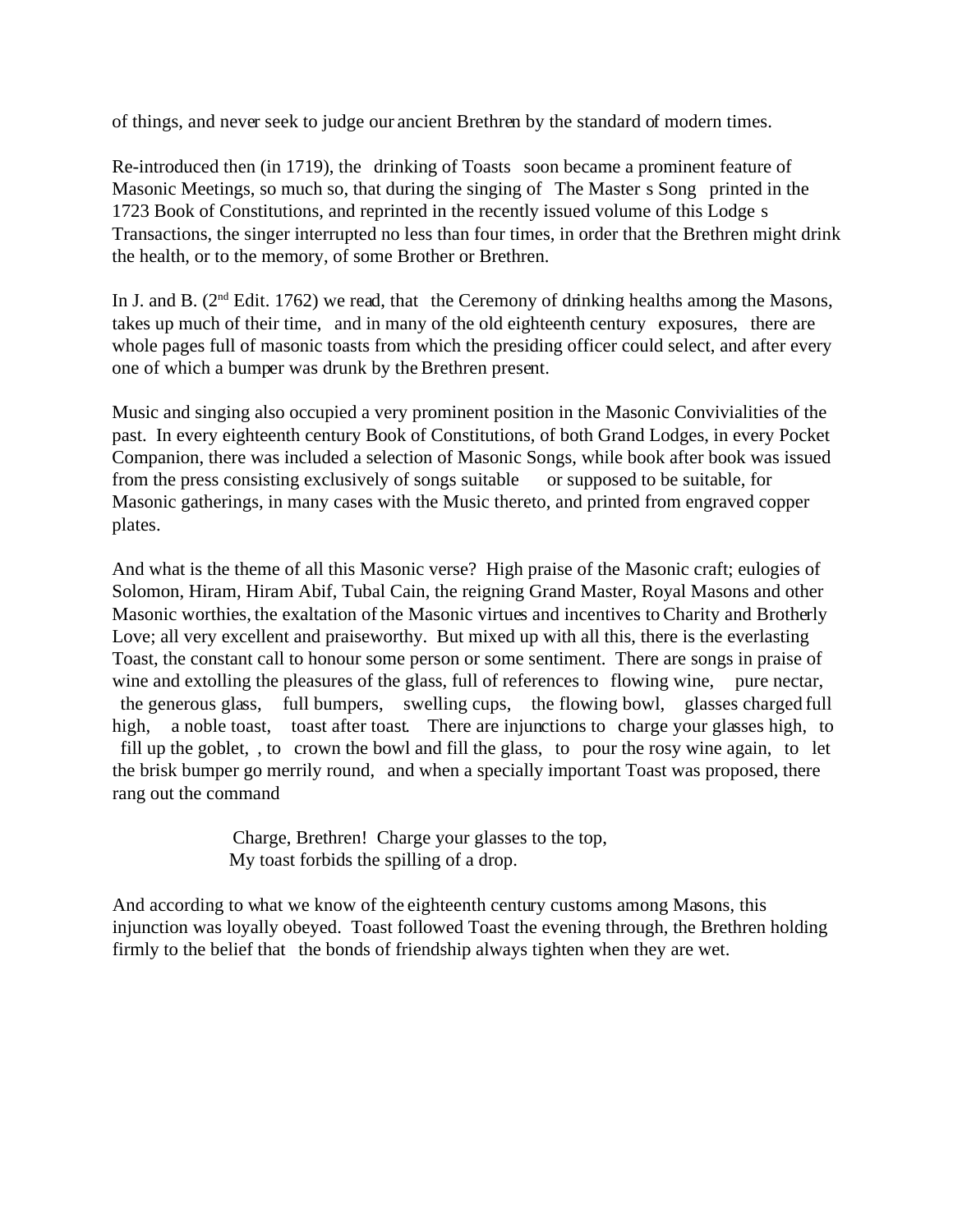Let me quote a few extracts from some of these Masonic songs, that we may gauge the quality of the eighteenth-century Masonic Muse.

> SONG (From Cole s Antient Constitutions , 1731)

Let malicious People censure; They re not worth a Mason s answer. While we drink and sing, With no Conscience sting, Let their evil Genius plague em, And for Mollies Devil take em, We ll be free and merry, Drinking Port and Sherry, Till the Stars at Midnight shine, and our Eyes with them combine, The dark Night to banish; This we will replenish Nature, whilst the Glasses With the bottles passes: Brother Mason free, Here s to thee, to thee; And let it, let it run the Table round, While envy does the Masons Foes confound.

SONG

(From Cole s Antient Constitutions , 1731)

# I

As I at Wheeler s Lodge one Night Kept Bacchus company; For Bacchus is a Mason bright, And of all Lodges free free free...

#### II

Said I, great Bacchus is adry, Pray give the God some Wine; Jove in a Fury did reply, October s as divine divine divine.

## III

It makes us Masons more compleat, Adds to our Fancy Wings, Makes us as happy and as great As mighty Lords and Kings Kings Kings.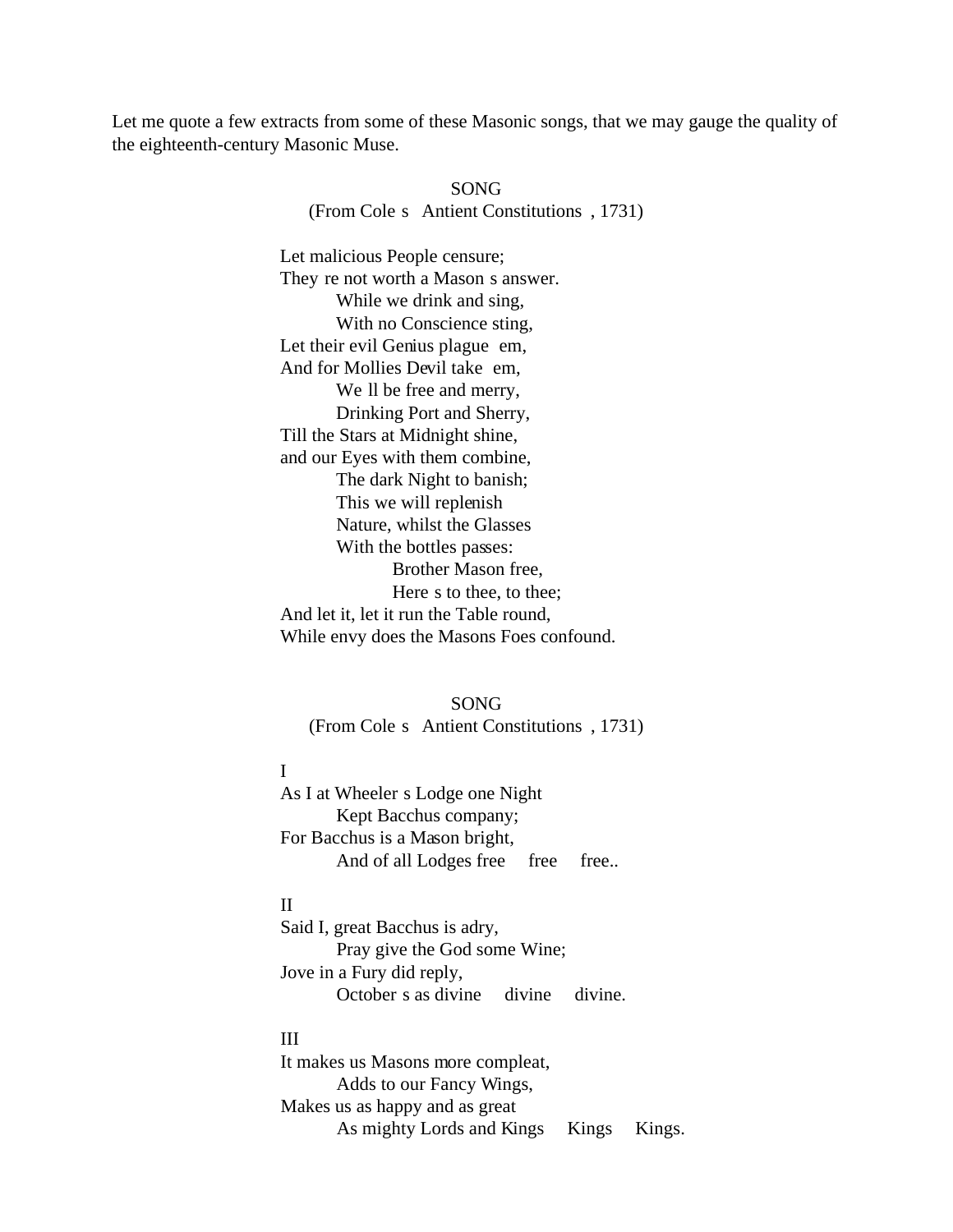## **CATCH** (From A Master-Key to Free-Masonry , 1760)

Ye Brethern all, Whom Freemasons men call, Without care or strife, In joy pass this life. Be a full brimmer still, Your defence gainst all ill, And the jovial glass fill, To the health of all, Freemasons all, We are Brethren, both great and small.

> SONG (From A Defence of Masonry , 1765)

II Charge, then, with Liquid Powder, Each his sound-bottom d Bumper; As to the King And Craft we sing, It should be with a Thumper.

## SONG

(From The Free Masons Pocket Companion , Glasgow, 1771)

He that will not merry merry be, With a generous bowl and a toast, May he in Bridewell be shut up, And fast bound to a post. Let him be merry merry there, And we ll be merry merry here; For who can know where we shall go, To be merry another year?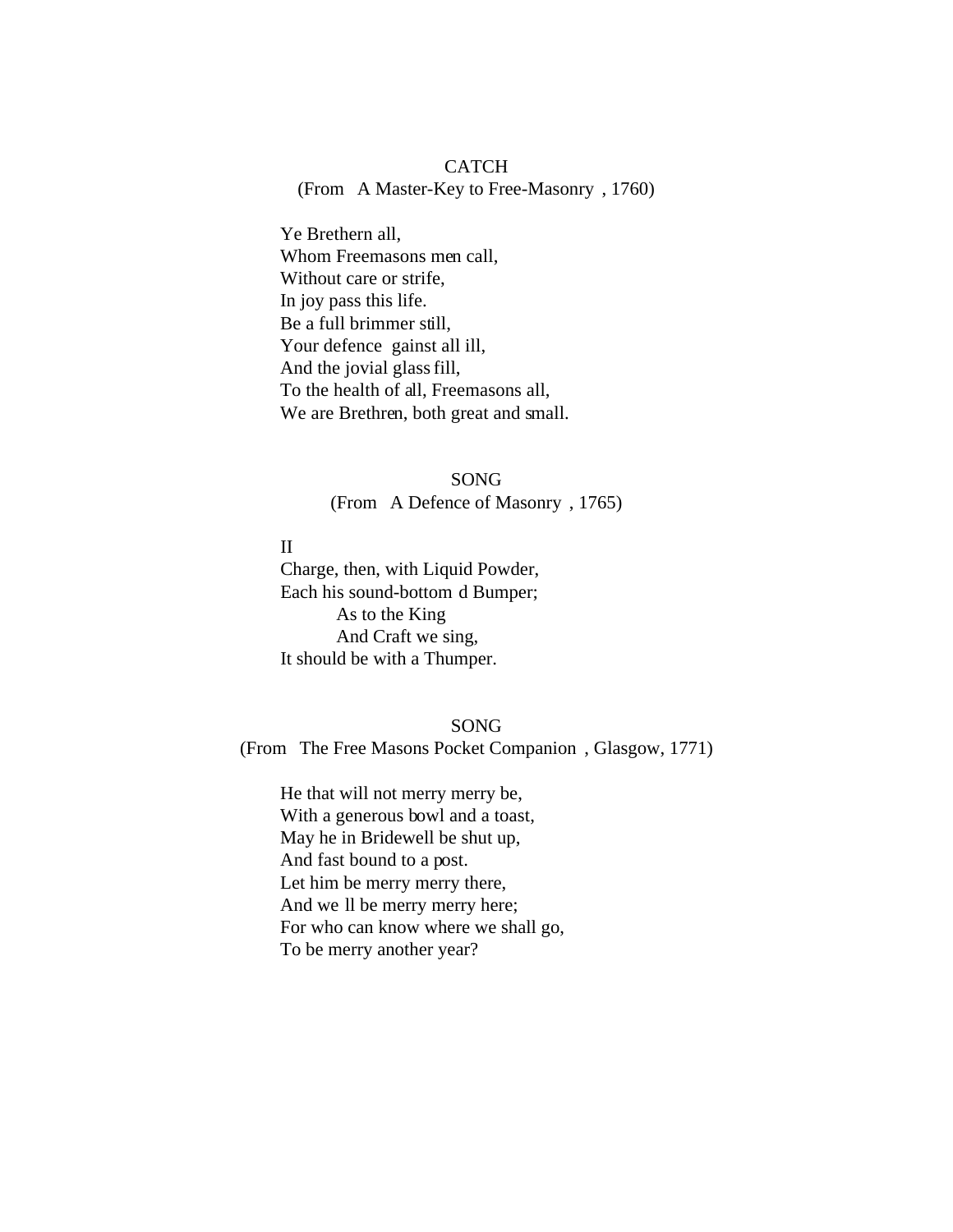# SONG VI (From The Free Masons Pocket Companion , Glasgow, 1771)

I Pray don t sleep or thin, But give us some drink, for faith I m most plaguily dry, Wine chears up the soul, Then fill up the bowl, For ere long you all know we must die.

#### SONG XXX

(From The Free Masons Pocket Companion , Glasgow, 1771)

#### VI

Then fill up the goblet, and deal it about; Each brother will see it thrice twenty times out. Our pleasures, as well as our labours, can tell, How free-hearted Masons all mankind excell.

#### SONG XLI

(From A Selection of Masonic Songs , Dublin, 1802)

Chorus But when the glass goes round, Then mirth and glee abound, We re all happy to a man; We laugh a little, we drink a little, We work a little, we play a little, We sing a little, are merry a little, And swig the flowing can.

## MASONIC CATCH XIV (From A Selection of Masonic Songs , Dublin, 1802)

Hark the Hiram sounds to close, And we from work are free, We ll drink and sing, and toast the King, And the Craft with a hearty three times three.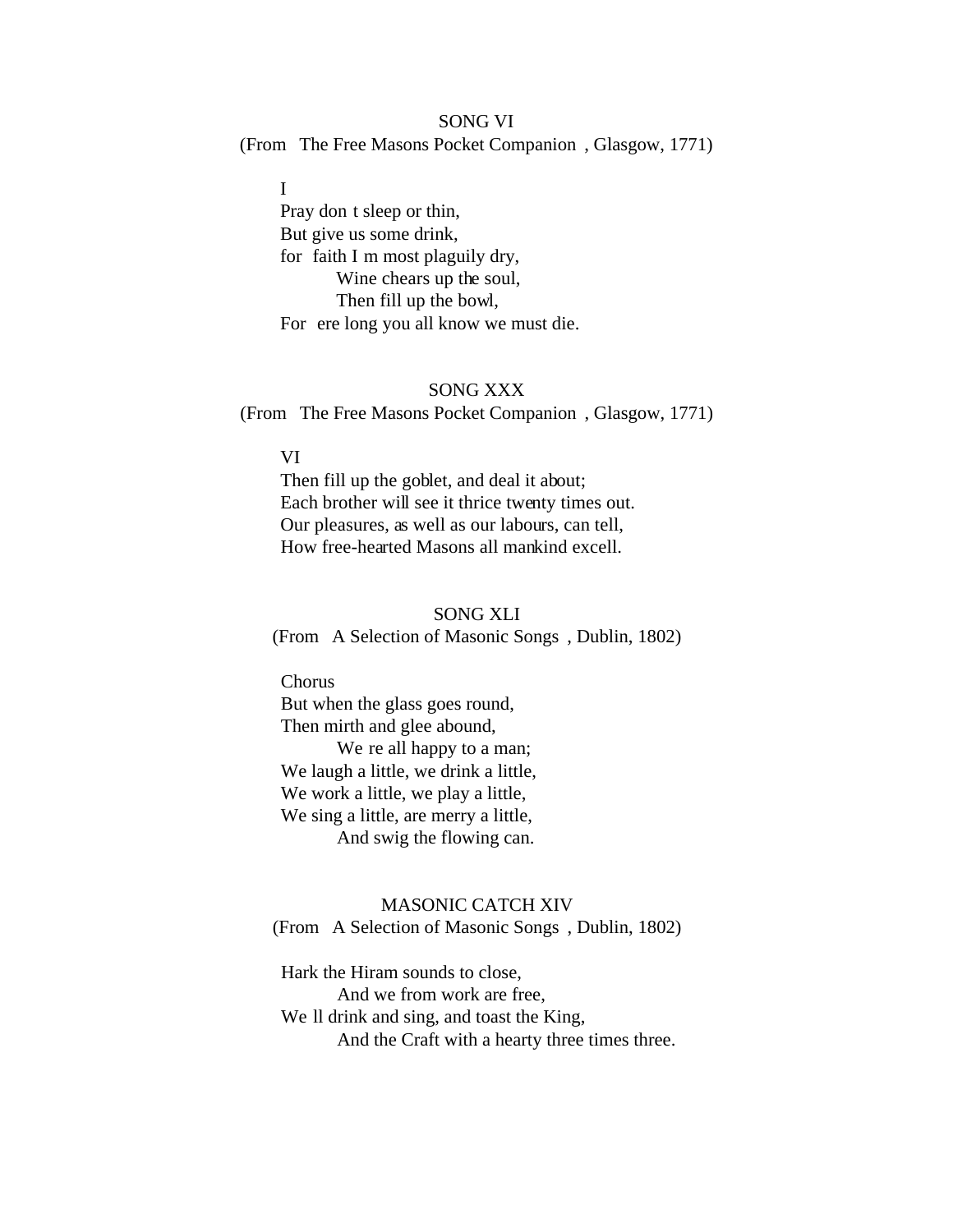Hark, the Clock repeats high twelve, It can t strike more we all well know; Then ring, ring, ring, ring the bell, For another bowl before we go.

Coming, coming, coming Sir, the waiter cries, With a bowl to drown our care, We re a hearty set on the level met, And we always part on the square.

## SONG XXXII

(From A Selection of Masonic Songs , Dublin, 1802)

Then charge my dear Brethren, a bumper all round, To the brim fill each glass, let no day-light be found; Here s a health to all Masons who honour the name, By walking upright, and observing the same.

# SONG (From Cole s Antient Constitutions , 1731)

## V

The World is all in Darkness, About us they conjecture; But little think A Song and Drink Succeeds the Masons Lecture.

## VI

Then, Landlord, bring a Hogshead, And in the Corner place it, Till it rebound With hollow Sound, Each Mason here will face it.

## Chorus

Fill to him, To the Brim; Let it round the Table roll. The Divine Tells ye, Wine Cheers the Body and the Soul.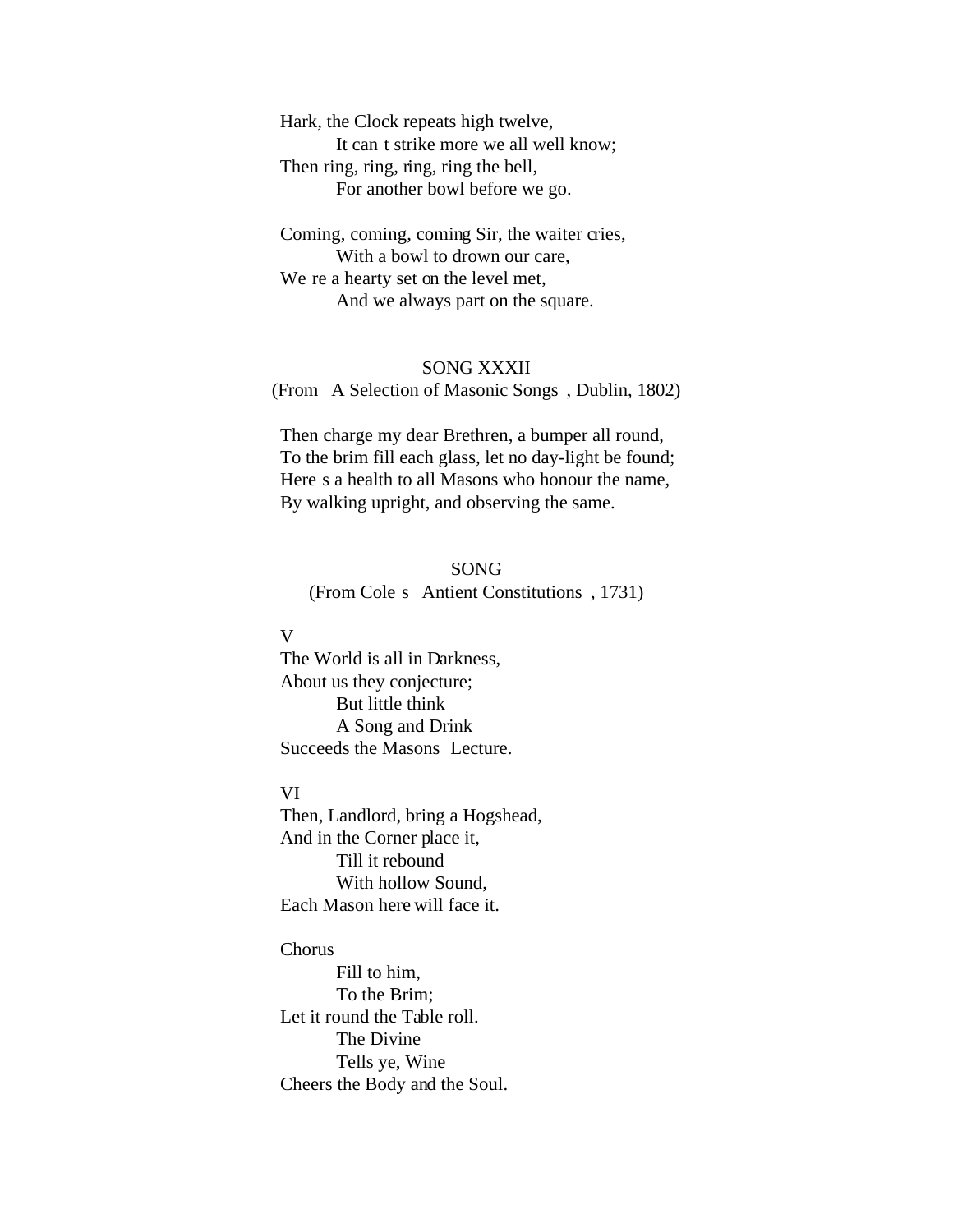## SONG XXV (From Ahiman Rezon , 1756)

I

Come, come my Brethren dear, Now we re assembled here, Exalt your Voices clear, With Harmony; Here s none shall be admitted in, Were he a Lord, a Duke, or King, He s counted but an empty Thing, Except he s free.

Chorus Let ev ry Man take Glass in Hand, Drink Bumpers to our Master Grand, As long as he can sit or stand, With Decency.

These extracts will amply suffice to show you the quality of the Masonic verse which satisfied our Brethren of the older times. What wonder, that with all this incentive to excess, they occasionally indulged, not wisely but too well, and that we find such entries in old minute-books as this:-- His worship retired about high time, and the members not very early the next morning. (History of the Old Kings Arms Lodge, p.68). Or as this The Brethren who attended this evening were very quiet and peacable, and went home in good time; there was no supper. (History of the Lodge of Probity, No. 61, p.101).

But time has changed all this, the Masonic Songs, from which I have quoted, are happily forgotten, and the books containing them are now only treasured as curiosities of literature, and interesting relics of past generations of Masons. Toasts, strictly limited in number, are still proposed and honoured after Masonic meetings, while the habits of the Fraternity will certainly compare favourably with those of any other portion of English society.

Into the controversy which from time to time rages round the general question of Lodge refreshment, I cannot now enter. Each Lodge must be the judge and decide its own practice, At the same time I am pleased to think, that with the passing years, there is a constantly diminishing number of Brethren, who become or remain members of the Masonic Craft, simply and solely for the sake of the good things partaken of after the closing of the Lodge.